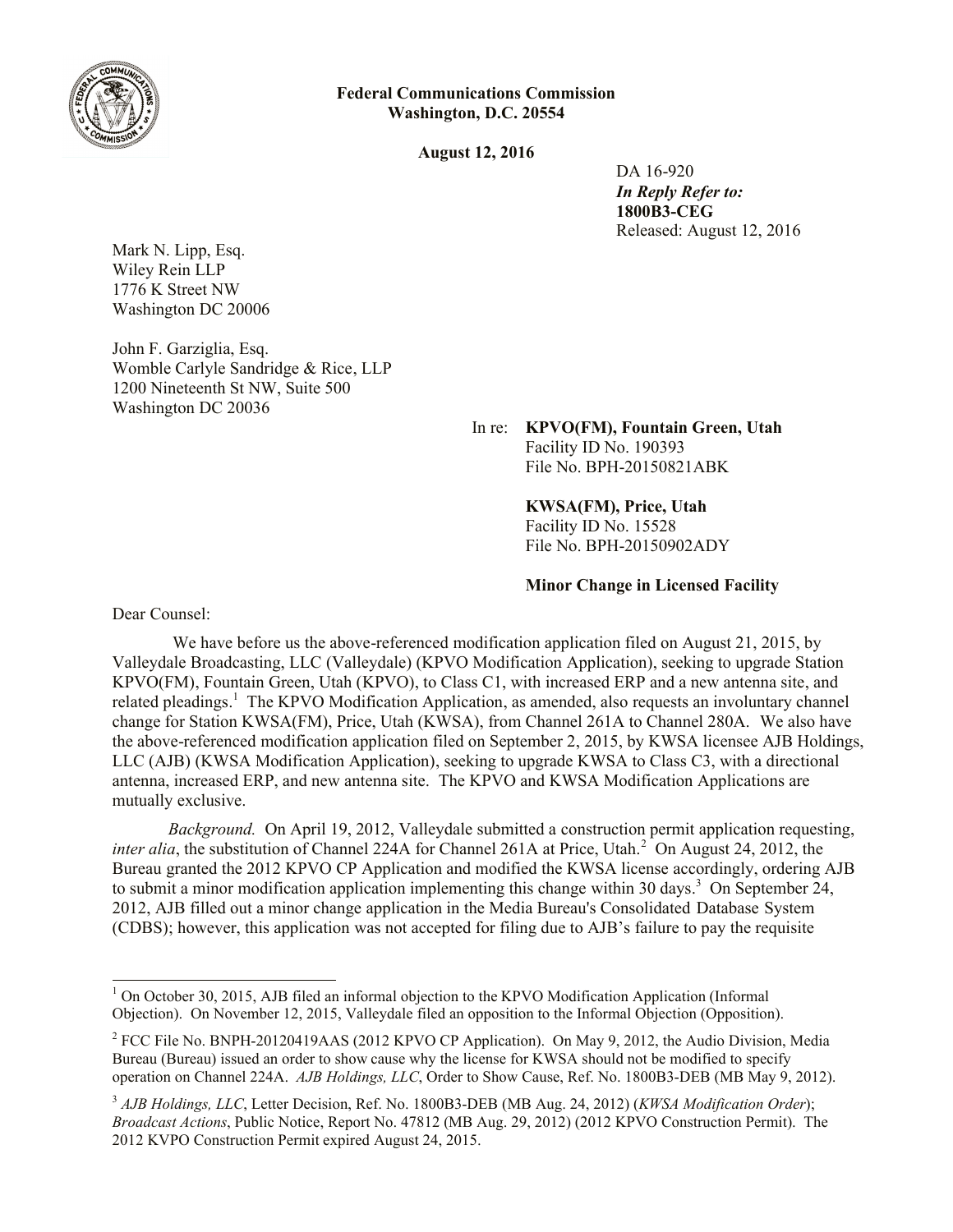application filing fee.<sup>4</sup> On August 12, 2015, with twelve days remaining until the 2012 KPVO Construction Permit expired, Valleydale applied to modify the 2012 KPVO Construction Permit, downgrading it to a Class A facility at its existing tower location.<sup>5</sup> This modification application was granted on August 20, 2015,<sup>6</sup> and Valleydale filed a license to cover the 2012 KPVO Construction Permit the same day.<sup>7</sup>

Also on August 20, 2015, AJB filed a modification application to stay on Channel 261A, explaining that, because of the grant of the KPVO Downgrade Application, KPVO and KWSA were now fully spaced and there was no need to move KWSA to Channel  $224A$ <sup>8</sup>. On August 21, 2015, Valleydale filed the KPVO Modification Application, again seeking an upgrade for KPVO and involuntary channel change for KWSA (first requesting Channel 224A and then amending to request Channel 280A). The Bureau granted the KWSA Channel Reinstatement Application on August 24, 2015, 9 and AJB filed a license to cover the KWSA Channel Reinstatement Application on September 2, 2015. 10 Also on September 2, 2015, AJB filed the KWSA Modification Application. On September 18, 2015, the Bureau granted the KWSA Reinstatement License Application.<sup>11</sup> On September 30, 2015, the Bureau issued an order to show cause why the license for KWSA should not be modified to specify operation on Channel 280A in lieu of Channel 261A.<sup>12</sup> On October 30, 2015, AJB filed the Informal Objection and a response to the *2015 Order to Show Cause* (Response).

*Pleadings*. In its Informal Objection and Response, AJB argues that the KPVO Modification Application is procedurally defective. First, AJB contends that the KPVO Modification Application violates Condition #2 of the KPVO License (Condition #2), which requires 12 months of continuous operation following grant. According to AJB, any application seeking "operations different from the licensed facility" violates this condition.<sup>13</sup> AJB further argues that the KPVO Modification Application is unacceptable because it was filed before the KPVO License Application was granted and is therefore "inconsistent and conflicting" with the KPVO License Application.<sup>14</sup> AJB also contends that the proposed channel substitution for KWSA is not allowable as a minor change under Section 73.3573(a)(1)(iii) of the Rules.<sup>15</sup> Finally, AJB complains that the KPVO Modification Application conflicts with the later-filed KWSA Modification Application.

On the merits, AJB contends that Valleydale has not shown any public interest benefits to justify the proposed channel substitution.<sup>16</sup> AJB also argues that an involuntary channel change has a "rulemaking" aspect" under Section 1.87(b) of the Rules, thus requiring the Bureau to compare the KWSA Modification

<sup>13</sup> Informal Objection at 2.

 4 FCC File No. BPH-20120924AIU (2012 KWSA Modification Application).

 $<sup>5</sup>$  FCC File No. BMPH-20150812AAW (KPVO Downgrade Application). Valleydale had previously filed two</sup> modifications to the 2012 KPVO Construction Permit. *See* FCC File Nos. BMPH-20130212AAT and BMPH-20140716AEM.

<sup>6</sup> *Broadcast Actions,* Public Notice, Report No. 48560 (MB Aug. 25, 2015).

<sup>&</sup>lt;sup>7</sup> FCC File No. BLH-20150820CNF (KPVO License Application). The KPVO License Application was granted August 28, 2015 (KPVO License). *Broadcast Actions*, Public Notice, Report No. 48566 (MB Sept. 2, 2015).

<sup>&</sup>lt;sup>8</sup> FCC File No. BPH-20150820CNC (KWSA Channel Reinstatement Application).

<sup>9</sup> *See Broadcast Actions*, Public Notice, Report No. 48562 (MB Aug. 27, 2015).

<sup>&</sup>lt;sup>10</sup> FCC File No. BLH-20150902ADW (KWSA Reinstatement License Application).

<sup>&</sup>lt;sup>11</sup> *See Broadcast Actions*, Public Notice, Report No. 48576 (MB Sept. 23, 2015).

<sup>12</sup> *AJB Holdings, LLC*, Order to Show Cause, Ref. No. 1800B3-AED (MB September 30, 2015) (*2015 Order to Show Cause*).

<sup>&</sup>lt;sup>14</sup> *Id.* at 3 (citing 47 CFR § 73.3518).

<sup>&</sup>lt;sup>15</sup> Response at 2; 47 CFR  $\S$  73.3573(a)(1)(iii).

 $16$  Response at 3-6.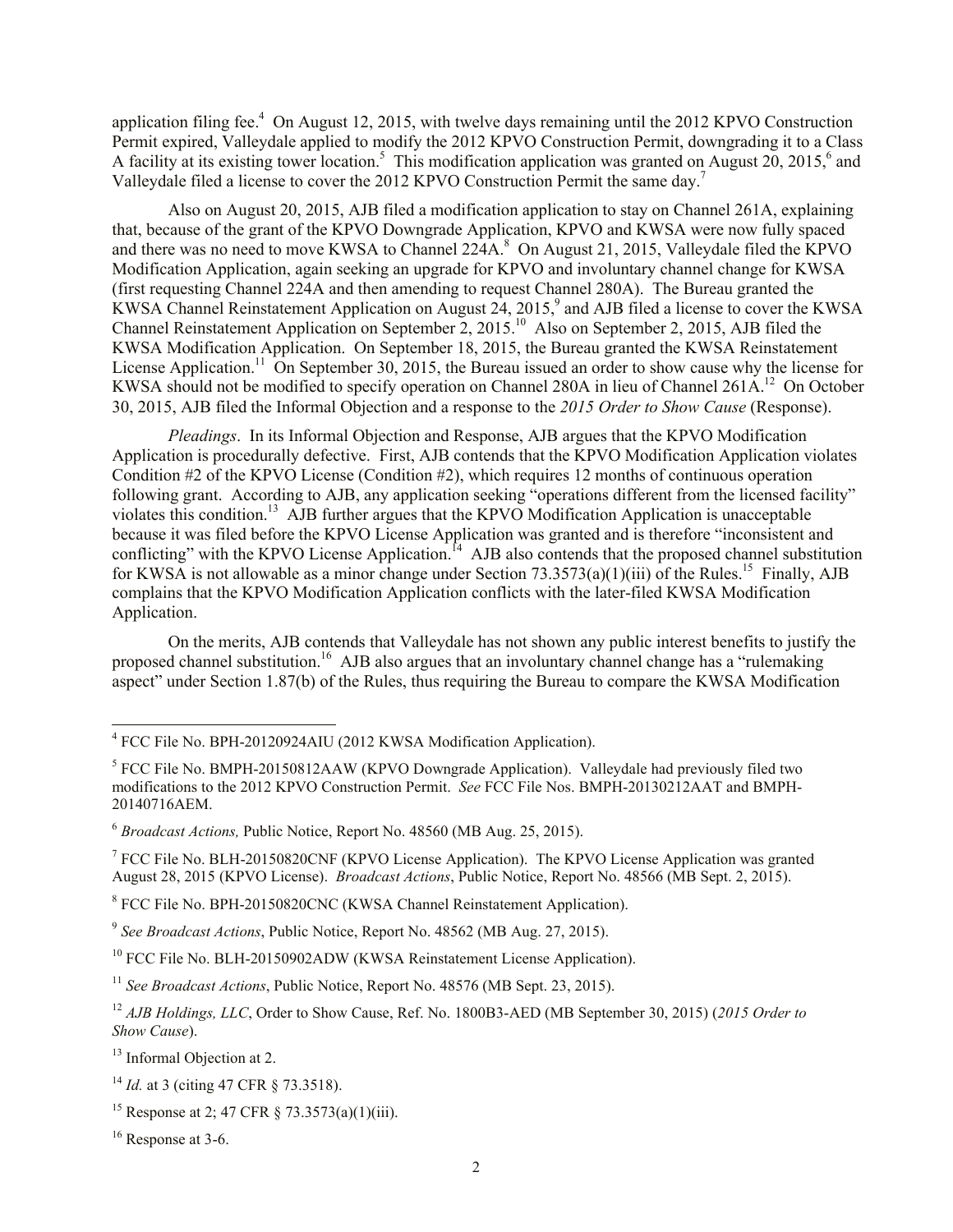Application to the KPVO Modification Application as a counter-proposal.<sup>17</sup> AJB further states that Channel  $280$  is currently occupied by Station KUDE(FM), Nephi, Utah (KUDE), with no "timely prospect" to complete a channel change that was ordered in 2004.<sup>18</sup> AJB also urges the Commission not to "countenance" Valleydale's multiple amendments by granting the KPVO Modification Application.<sup>19</sup> Finally, AJB claims that Valleydale should not be given another "bite at the apple" of involuntary channel substitution, having "failed to fulfill its obligations to KWSA for reimbursement of its expenses under *Circleville*" by refusing to pay the 2012 KWSA Modification Application filing fee.<sup>20</sup>

In its Opposition, Valleydale contends that AJB never complied with the *KWSA Modification Order*, thus forcing it "to file an application for lower class facilities (not dependent on the Station KWSA channel change) in order to avoid having its permit cancelled and its auction payment forfeited."<sup>21</sup> Regarding its multiple amendments, Valleydale explains that, at the time that it filed the KPVO Modification Application, it could not have known about the KWSA Channel Reinstatement Application, which was filed the previous day. Similarly, Valleydale states that it amended to change the requested channel from Channel 224A to Channel 280A because of a "coordinated application [filed August 20, 2015] which had the effect of eliminating Ch. 224A as an available alternate channel for Station KWSA.<sup> $22$ </sup> Regarding compliance with Condition #2 of its current license, Valleydale states that: (1) it "constructed Station KPVO with permanent facilities and it remains on the air"; (2) the mere fact that "Valleydale seeks a permit to improve its facilities is not inconsistent with remaining on the air with its current licensed facilities"; and (3) in any case, if the KPVO Modification Application were granted, Valleydale would have three years to build. Therefore—if necessary to comply with Condition #2—it could delay construction of the modified facilities until after the first year of the current authorization.<sup>23</sup>

Regarding the claim that the KPVO Modification Application is inconsistent or in conflict with the KPVO License Application, Valleydale states that there is no case law or administrative reason preventing the Bureau from licensing a granted construction permit at the same time that it processes a modification application for a new construction permit from the same applicant for the same facilities.<sup>24</sup> Valleydale asserts that there are "hundreds, perhaps more than a thousand" instances where such overlapping applications have been routinely processed.<sup>25</sup> Valleydale points out that AJB itself filed similarly "inconsistent" applications when it filed the KWSA Reinstatement License Application and KWSA Modification Application on the same day.<sup>26</sup> Furthermore, Valleydale contends that as a prior-filed application, there is no reason for the KPVO Modification Application to "accommodate" the later-filed KWSA Application. Finally, Valleydale reiterates its willingness, under *Circleville*, to reimburse AJB for its expenses involved in the proposed channel change. $27$ 

<sup>19</sup> *Id.* at 9.

 $\overline{a}$ 

<sup>20</sup> *Id.* at 9-11 (citing *Circleville, Ohio*, Second Report and Order, 8 FCC 2d 159 (1967)).

 $21$  Opposition at 1-2.

<sup>22</sup> *Id.* at 2 (apparently referring to FCC File No. BMPH 20150820CNJ, filed by Alex Media, Inc., licensee of Station KPUT(FM), Mona, Utah).

<sup>23</sup> *Id.* at 2-3.

<sup>24</sup> *Id.* at 2-3.

<sup>25</sup> *Id.* at 4-5 (offering to provide citations upon request).

<sup>26</sup> *See* FCC File Nos. BLH-20150902ADW, BPH-20150902ADY.

<sup>27</sup> Opposition at 5 (adding that "if the Bureau disagrees with that position and believes that AJB is correct and that Valleydale should pay AJB in advance based on its anticipated expenses, then Valleydale will comply.").

<sup>17</sup> *Id.* at 7; 47 CFR § 1.87(b).

<sup>18</sup> Response at 8 (citing *Dinosaur and Rangely, Colorado*, *et al*, Report and Order, 19 FCC Rcd 10327 (MB 2004) (*Dinosaur and Rangely*)).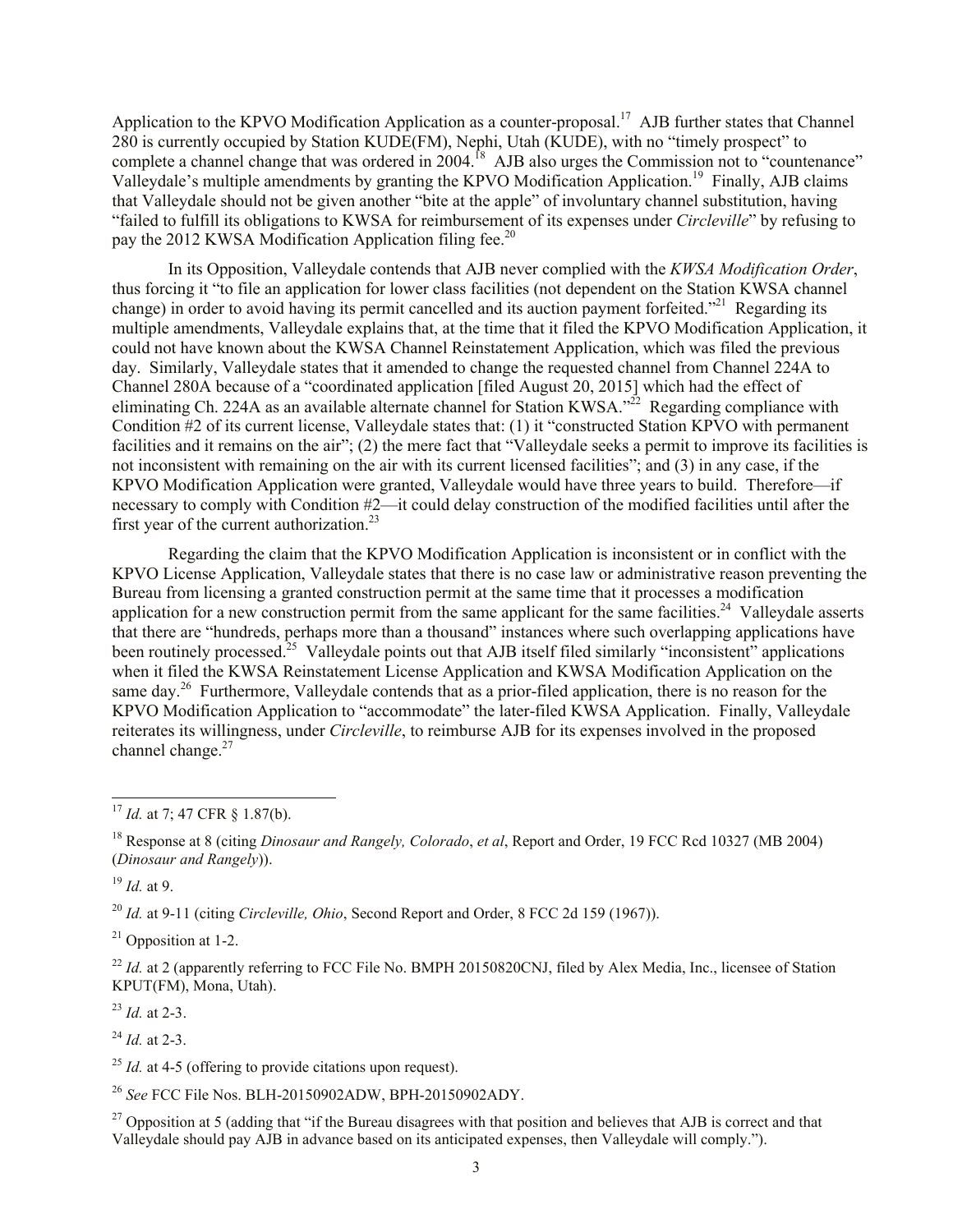**Discussion.** AJB fails to raise any substantial or material question of fact why the KPVO Modification Application should not be granted. We discuss each issue raised by AJB separately below.

*Condition #2.* Condition #2 requires "continuous operation of the licensed facility for the twelve month period following grant. The failure of the facility to operate will result in the rescission of this grant . . . unless the licensee rebuts the presumption that the authorized facilities were temporarily constructed." In this case, Valleydale states that KPVO currently continues to operate with its authorized facilities, so there is no "failure to operate" and thus no need to rebut the presumption. AJB does not cite any cases supporting its interpretation that the mere filing of a modification application violates the condition and renders the modification application unacceptable when filed, and we agree with Valleydale that simply filing such an application does not violate Condition #2. The fact that Valleydale merely seeks a permit to improve its facilities in the future is not inconsistent with it remaining on the air with its currently licensed facilities for at least the first twelve month period following the grant of the license. A construction permit provides three years to complete construction, so Valleydale could still operate at its licensed facilities for one year following its initial authorization before commencing licensed operation from the modified facilities. Finally, if Valleydale desires to license the modified facilities and cease operation from the currently licensed facilities before the one year is over (on August 28, 2016), Condition #2 provides the option of rebutting the presumption that the current KPVO facilities were temporarily constructed.

*"Inconsistent and conflicting" applications.* We also agree with Valleydale that Section 73.3518 of the Rules does not prevent an applicant from filing an application for a license to cover an existing permit at the same time that it seeks permission to modify those facilities in the future, and that such concurrently pending applications are routinely processed.<sup>28</sup> The cases AJB cites in support of its argument are inapposite, as they concern situations where it was impossible to grant both applications in question.<sup>29</sup> With concurrently pending license and modification applications, as here, it is possible to grant one or both applications without violating any Commission rule.

*Eligibility to file as a minor change application.* Section 73.3573(a)(1)(iii) of the Rules, which permits a change to a same-class first-, second-, or third-adjacent channel to be processed as a minor change, does not apply to the KPVO Modification Application, because the proposed channel substitution for KWSA is authorized under another rule section, Section  $73.3573(a)(1)(iv)$ , which permits involuntary channel substitutions to be processed as minor changes.<sup>30</sup>

*First come/first served processing.* Regarding AJB's argument that the KWSA Modification Application constitutes a *de facto* "counter-proposal" to the KPVO Modification Application, we find that neither Section 1.87 nor 73.3573(f)(1) of the Rules requires a comparative analysis of the KPVO and KWSA Modification Applications. Rather, the KWSA Modification Application is in fact a later-filed minor change application that is processed on a "first come/first served" basis under Section 73.3573(f)(1) of the Rules.<sup>31</sup> Under Section 73.3573(f)(1), any applications received after the filing of a lead application will be grouped according to filing date, and placed in a queue behind the lead applicant. Since the KWSA Modification Application conflicts with the KPVO Modification Application, and the KPVO Modification Application was filed first, the KWSA Modification Application is in queue behind the KPVO Modification Application. The rights of an applicant in a queue ripen only upon a final determination that the lead applicant is unacceptable (and if the queue member is reached and found

 $\overline{a}$ 

<sup>28</sup> *See* 47 CFR § 73.3518 ("While an application is pending and undecided, no subsequent inconsistent or conflicting application may be filed by or on behalf of or for the benefit of the same applicant, successor or assignee.").

<sup>&</sup>lt;sup>29</sup> See WSTV, Inc., Memorandum Opinion, 17 FCC 530, 531 (1953) (requiring an applicant to select one of two applications that were not both grantable without violating the multiple ownership rules); *Big Wyoming Broadcasting Corp.*, Memorandum Opinion and Order, 2 FCC Rcd 3493 (1987) (dismissing later-filed application when two applications were not both grantable without violating the multiple ownership rules).

 $30$  47 CFR § 73.3573(a)(1)(iii),(iv).

 $31$  47 CFR § 73.3573(f)(1) (Section 73.3573(f)(1)).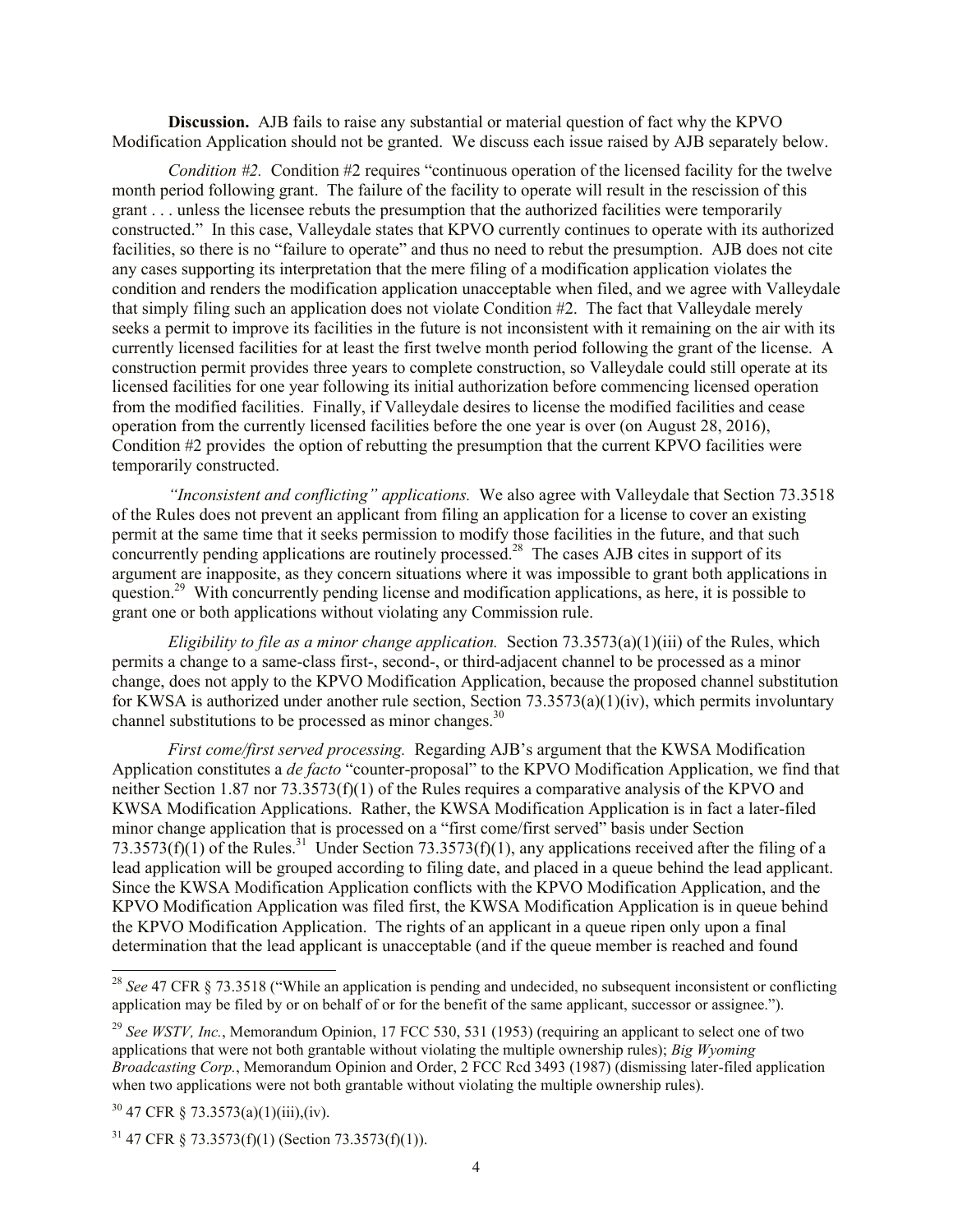acceptable). $32$  In this case, we have determined that the lead applicant is acceptable and the lead application grantable. Therefore, upon grant of the KPVO Modification Application, the queue dissolves, and the KWSA Modification Application will be dismissed.

*Public interest.* Section 316(a) of the Communications Act of 1934, as amended, permits us to modify a license if such action is in the public interest.<sup>33</sup> We have consistently held that disruption of service does not outweigh the public interest benefit of providing service to an additional population, as here. 34 Therefore, in the *2015 Order to Show Cause*, we properly found that the upgraded and expanded service proposed by Valleydale serves the public interest.<sup>35</sup>

*Multiple amendments.* AJB cites to no precedent for its contention that multiple amendments are a cause for denying a minor modification application, and we note that such amendments are commonplace and liberally permitted under Section  $73.3522(c)(2)$  of the Rules.<sup>36</sup>

*Availability of new channel.* AJB objects that any move to Channel 280 would be obstructed by Station KUDE's current operation on that channel despite a 2004 Commission order modifying KUDE's license to specify Channel 256C in lieu of Channel 280C at Nephi, Utah.<sup>37</sup> On December 20, 2010, the licensee of KUDE filed the required modification application<sup>38</sup>; however, the resulting KUDE Construction Permit was tolled in 2014 because yet another channel substitution, upon which the KUDE Construction Permit was conditioned, had not yet occurred.<sup>39</sup> On June 14, 2016, the licensee of KUDE filed a minor modification application applying for a downgrade so that it could begin operation on Channel 256A without waiting for another channel substitution.<sup>40</sup> This minor modification application was granted on July 15,  $2016<sup>4</sup>$  The resulting construction permit will expire on July 15, 2019, and thus will run more or less concurrently with the KWSA construction permit required by this letter. For these reasons, we do not believe that the KUDE channel substitution will present an obstacle to Valleydale's proposed channel change.

Moreover, we remind AJB that in channel substitution situations, "the affected station has at best an 'implied STA' to remain on its old frequency until it is ready for operation on its new frequency."<sup>42</sup> Under our FM non-reserved band technical rules, stations operating with STAs—express or implied—are entitled to no protection from operating stations, construction permits, pending applications or subsequently filed applications.<sup>43</sup> Therefore, an implied STA is subject to summary cancellation if such action is necessary to accommodate the operation of any FM station pursuant to its authorization.<sup>44</sup> Furthermore, although  $\overline{a}$ 

<sup>33</sup> 47 U.S.C. § 316(a).

<sup>35</sup> *See 2015 Order to Show Cause* at 2.

<sup>36</sup> 47 CFR § 73.3522(c)(2).

<sup>37</sup> Response at 8.

<sup>38</sup> FCC File No. BPH-20101220ABB, granted on February 28, 2011. *Broadcast Actions*, Public Notice, Report No. 47436 (MB March 4, 2011) (KUDE Construction Permit).

<sup>39</sup> *See* KUDE Construction Permit, Special Operating Condition #5.

 $^{40}$  FCC File No. BMPH-20160614AAJ (modifying the KUDE Construction Permit to downgrade and specify a new site), Attachment 30 at 1.

<sup>41</sup> *See Broadcast Actions*, Public Notice, Report No. 48780 (MB July 20, 2016).

<sup>42</sup> *Brian M. Madden, Esq.*, Letter, 25 FCC Rcd 4765, 4767 (MB 2010) (*Liberman*) (quoting *1998 Biennial Regulatory Review—Streamlining of Mass Media Applications, Rules, and Processes,* Memorandum Opinion and Order, 14 FCC Rcd 17525, 17540 n.55 (1999))

<sup>43</sup> *Liberman*, 25 FCC Rcd at 4767 (citing 47 CFR §§ 73.207, 73.213 and 73.215).

<sup>44</sup> *Id.* at 4768 (citing *Corona de Tucson, Sierra Vista, Tanque Verde and Vail, AZ, and Animas, Lordsburg and Virden, NM,* Memorandum Opinion and Order, 23 FCC Rcd 4792, 4796 (MB 2008)).

<sup>32</sup> *Id*.

<sup>34</sup> *See, e.g., Castle Rock Colorado, et al.*, Report and Order, 7 FCC Rcd 7668, 7669 (1992).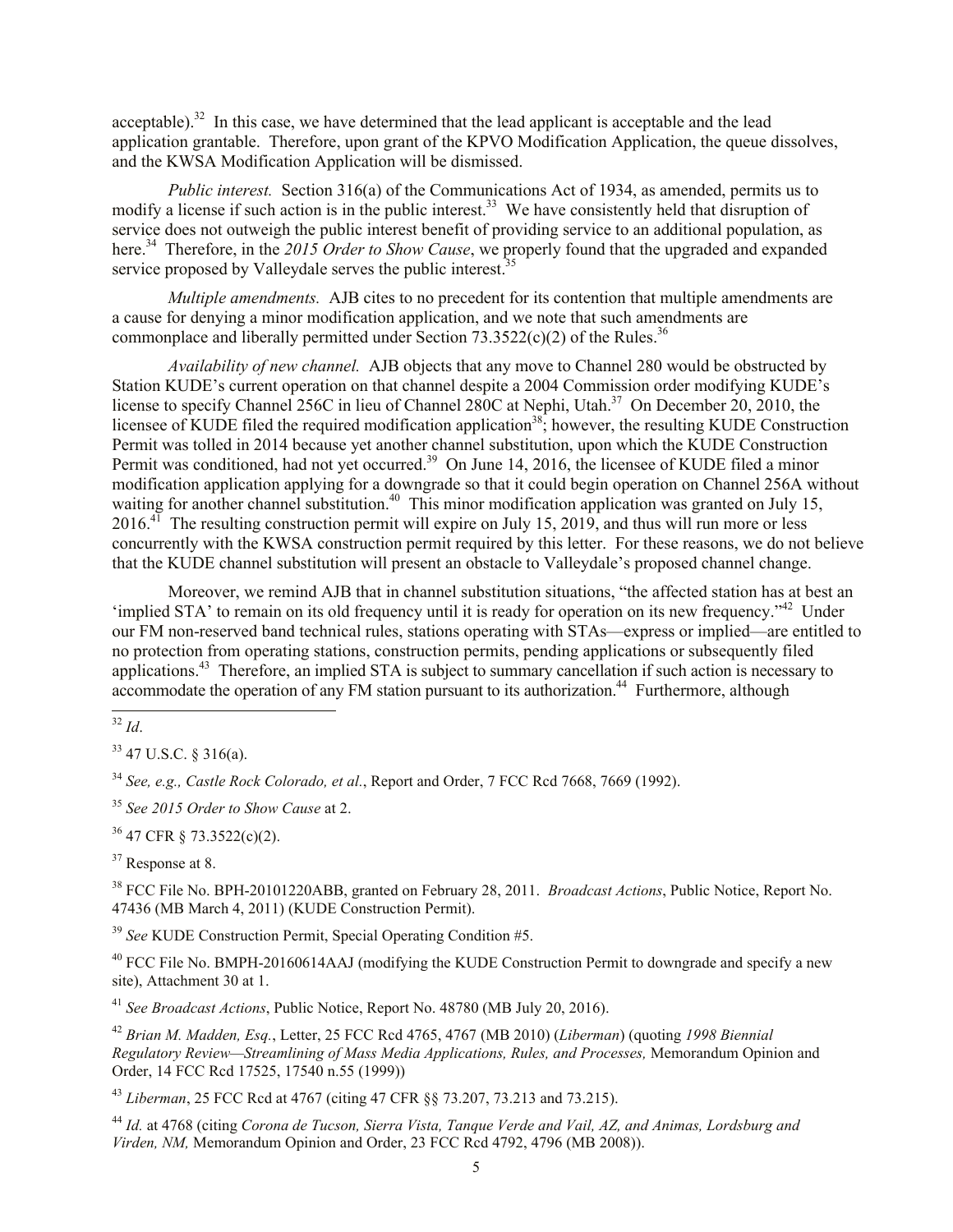construction permits involving channel substitutions often contain a special operating condition that prohibits operation on the new channel until the incumbent has vacated, we have in the past deleted such conditions when necessary to allow the commencement of operations on the new channel when the incumbent has been grossly tardy in implementing required facility modifications.<sup>45</sup> Finally, we note that modification applicants are governed by the principle that "implicit in the filing of any facility application is that the applicant stands 'ready, willing, and able' to construct and operate as proposed."<sup>46</sup>

*Failure to comply with a Commission order.* We hereby admonish AJB for its failure to comply with the *KWSA Modification Order*.<sup>47</sup> Non-hearing actions taken pursuant to delegated authority, including the *KWSA Modification Order*, are effective upon release, unless otherwise ordered by the designated authority. 48 The *KWSA Modification Order* required AJB to file a modification application specifying operation on Channel 224A within 30 days from the effective date of that *Order*. It appears that although AJB initiated an application in CDBS, the filing fee was not paid, and the application was accordingly not accepted for filing. This failure to comply with a Commission order is not excused by AJB's explanation that it expected Valleydale to pay the filing fee. Our well established case law on this point—as well as the plain meaning of the word "reimbursement"<sup>49</sup>—establishes that AJB was entitled only to payment of expenditures *already incurred*, as AJB, a longtime broadcaster with experienced counsel, should be well aware.<sup>5</sup>

*Reimbursement requirement.* Under *Circleville* and subsequent cases, determination of what constitutes legitimate and prudent expenses for reimbursement is left to the expeditious good faith negotiation of the parties, subject to Commission adjudication if the parties are unable to reach agreement or to enter into binding arbitration.<sup>51</sup> In this case, Valleydale has committed to reimburse AJB for any reasonable and prudent expenses incurred in the proposed channel change.<sup>52</sup> Therefore, following the policy set out in *Circleville*, we will grant the Application and require Valleydale to enter into negotiations to reimburse AJB for the reasonable and prudent expenses incurred in implementing the proposed channel changes.

**Conclusion**/**Actions**. Accordingly, IT IS ORDERED that the minor change application filed on August 21, 2015, by Valley Broadcasting, LLC (File No. BPH-20150821ABK) IS GRANTED.

IT IS FURTHER ORDERED that the minor change application filed on September 2, 2015, by AJB Holdings, LLC (File No. BPH-20150902ADY) IS DISMISSED.

IT IS FURTHER ORDERED that the license for Station KWSA(FM), Price, Utah (File No. BLH-20150902ADW) is modified to specify operation on Channel 280A, subject to the following conditions:

(a) Within 30 days of the effective date of this Letter, AJB shall submit to the Commission a minor change application for a construction permit (Form 301), specifying the new facilities;

<sup>48</sup> 47 CFR § 1.102(b)(1).

<sup>49</sup> Merriam-Webster Dictionary, "simple definition of 'reimburse,'" http://www.merriamwebster.com/dictionary/reimburse (last visited July 10, 2016) ("to pay someone an amount of money equal to an amount that person *has spent*") (emphasis added).

<sup>50</sup> *See Circleville, Ohio*, Second Report and Order, 8 FCC 2d 159 (1967); *Peter Wayne Lechman*, Memorandum Opinion and Order, 8 FCC Rcd 3058, 3058 (MMB 1993) (*Lechman*).

 $\overline{a}$ <sup>45</sup> *Id.* at 4768.

<sup>46</sup> *Id.* at 4768 (citing *Pathfinder Communications Corp*., Memorandum Opinion and Order, 18 FCC Rcd 9272, 9279  $(2003)$ ).

<sup>&</sup>lt;sup>47</sup> Given the passage of time and our action taken herein to modify the KWSA license, we are admonishing AJB for its violation rather than pursuing alternative enforcement action.

<sup>51</sup> *See, e.g., Lechman*, 8 FCC Rcd at 3058.

<sup>52</sup> *See, e.g.,* KPVO Modification Application, Exh. 30; Opposition at 5.